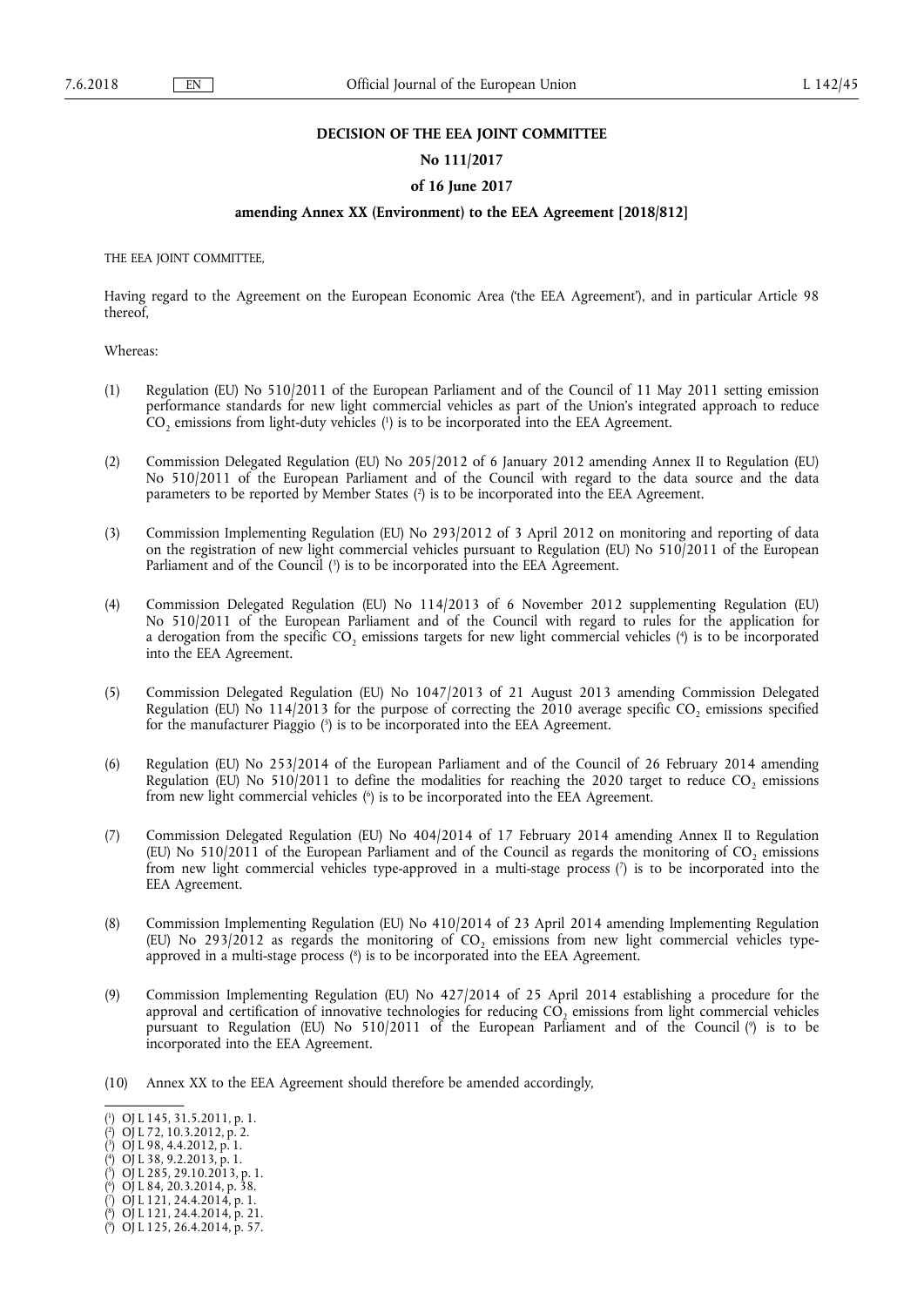HAS ADOPTED THIS DECISION:

### *Article 1*

The following is inserted after point 21aw (Regulation (EU) 2015/757 of the European Parliament and of the Council) of Annex XX to the EEA Agreement:

- '21ay. **32011 R 0510**: Regulation (EU) No 510/2011 of the European Parliament and of the Council of 11 May 2011 setting emission performance standards for new light commercial vehicles as part of the Union's integrated approach to reduce  $CO_2$  emissions from light-duty vehicles (OJ L 145, 31.5.2011, p. 1), as amended by:
	- **32012 R 0205**: Commission Delegated Regulation (EU) No 205/2012 of 6 January 2012 (OJ L 72, 10.3.2012, p. 2),
	- **32014 R 0253**: Regulation (EU) No 253/2014 of the European Parliament and of the Council of 26 February 2014 (OJ L 84, 20.3.2014, p. 38),
	- **32014 R 0404**: Commission Delegated Regulation (EU) No 404/2014 of 17 February 2014 (OJ L 121, 24.4.2014, p. 1).

The provisions of the Regulation shall, for the purposes of this Agreement, be read with the following adaptations:

(a) The following subparagraph shall be added in Article 7(2):

"If the pool includes only manufacturers established in the EFTA States, the manufacturers shall file the information with the EFTA Surveillance Authority. If the pool includes at least one manufacturer established in the Union and at least one manufacturer established in the EFTA States, the manufacturers shall file the information with the Commission and the EFTA Surveillance Authority."

(b) The following subparagraph shall be added in Article 7(3):

"The EFTA Surveillance Authority shall notify manufacturers established in the EFTA States."

(c) The following subparagraph shall be added in Article 7(4):

"If the pool includes only manufacturers established in the EFTA States, the manufacturers shall jointly inform the EFTA Surveillance Authority. If the pool includes or is extended to include at least one manufacturer established in the Union and at least one manufacturer established in the EFTA States, the manufacturers shall jointly inform both the Commission and the EFTA Surveillance Authority."

- (d) In Article 7(5), the words "Articles 101 and 102 TFEU" shall read "Articles 53 and 54 of the EEA Agreement" and the word "Union" shall read "EEA".
- (e) In Article 7(7) and Article 10(1), the words "or the EFTA Surveillance Authority" shall be inserted after the word "Commission".
- (f) The data reported by the EFTA States shall also be kept in the central register referred to in Article 8(4).
- (g) The following subparagraph shall be added in Article 8(4):

"The EFTA Surveillance Authority shall make the calculations set out in the first subparagraph for manufacturers established in the EFTA States and notify each manufacturer established in the EFTA States in accordance with the second subparagraph."

- (h) Without prejudice to Protocol 1 to the Agreement, in Article  $8(5)$  and  $(6)$ , Article 11(3), (4), (5) and (6), the words "or the EFTA Surveillance Authority, as the case may be," shall be inserted after the word "Commission".
- (i) The following subparagraphs shall be added in Article 9(1):

"Where the manufacturer or pool manager is established in an EFTA State, the EFTA Surveillance Authority shall impose the excess emissions premium.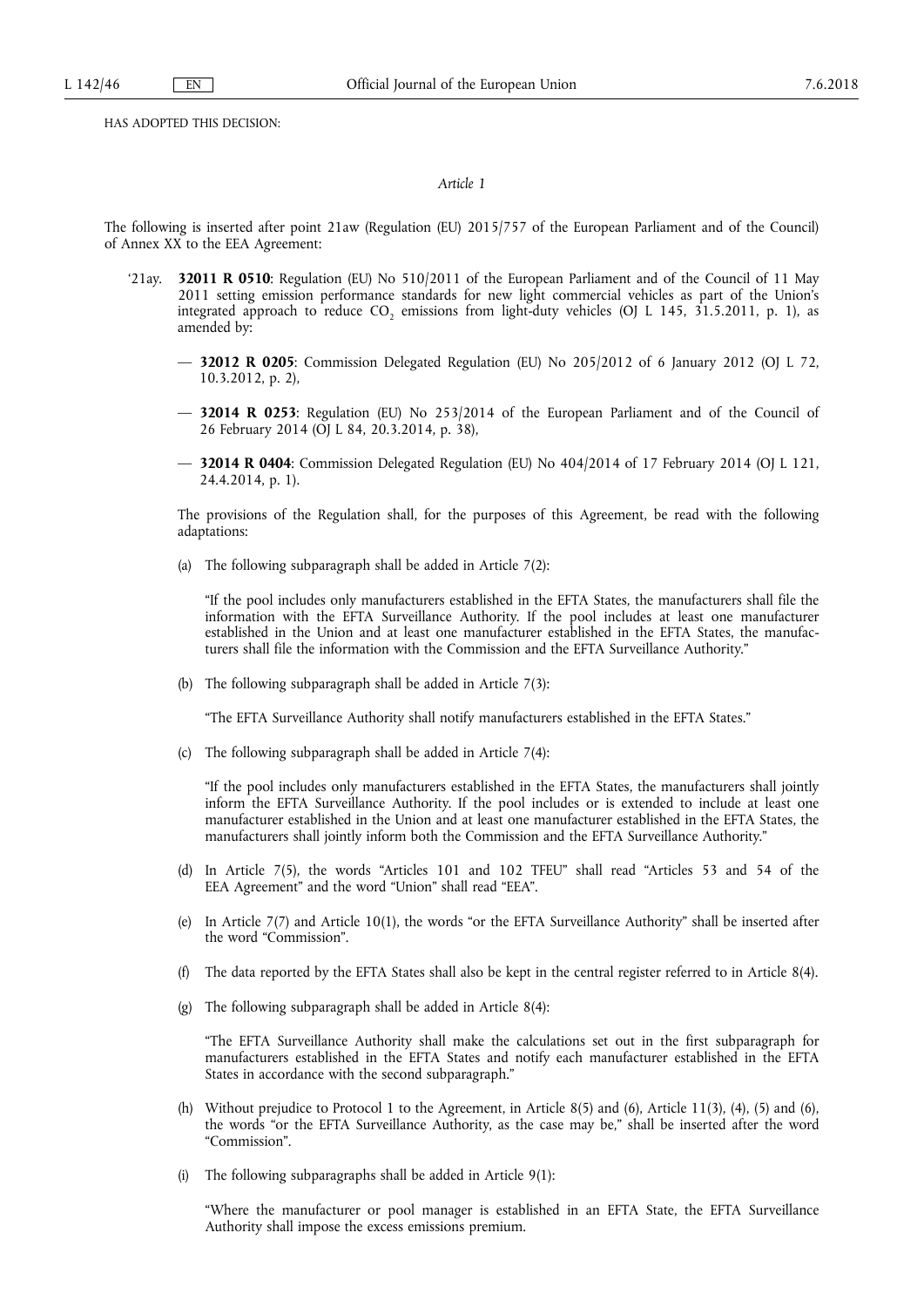The amounts of the excess emissions premium shall be distributed between the Commission and the EFTA Surveillance Authority proportionally to the share of the registrations of new light commercial vehicles in the EU or in the EFTA States, respectively, relative to the total number of new light commercial vehicles registered in the EEA."

(j) The following subparagraphs shall be added in Article 9(3):

"The European Commission shall use its established means for collecting excess emissions premiums as stipulated in Commission Decision 2012/99/EU under paragraph 1 also in relation to the registrations in EFTA States of manufacturers established in the EU.

The EFTA Surveillance Authority shall determine the means for collecting excess emissions premiums under paragraph 1. These means shall be based on the Commission's means."

(k) The following subparagraph shall be added in Article 9(4):

"For the EFTA States, the EFTA States shall determine the allocation of the amounts of the excess emissions premium."

- (l) Without prejudice to Protocol 1 to the Agreement, in Article 11(2), the words ", or, in the case of a manufacturer established in the EFTA States, to the EFTA Surveillance Authority," shall be inserted after the word "Commission".
- (m) The following subparagraph shall be added in Article 12(2):

"Suppliers or manufacturers established in the EFTA States shall send applications pursuant to this Article to the Commission. The Commission shall give the same priority to such applications as to other applications pursuant to this article."

(n) The following subparagraph shall be added in Article 12(4):

"Commission Decisions approving innovative technologies pursuant to this Article are generally applicable and shall be incorporated into the EEA Agreement."

- (o) This Regulation shall not apply to Liechtenstein.
- 21aya. **32012 R 0293**: Commission Implementing Regulation (EU) No 293/2012 of 3 April 2012 on monitoring and reporting of data on the registration of new light commercial vehicles pursuant to Regulation (EU) No 510/2011 of the European Parliament and of the Council (OJ L 98, 4.4.2012, p. 1), as amended by;
	- **32014 R 0410**: Commission Implementing Regulation (EU) No 410/2014 of 23 April 2014 (OJ L 121, 24.4.2014, p. 21).

The provisions of the Regulation shall, for the purposes of this Agreement, be read with the following adaptations:

- (a) In Articles 9 and 10, the words ", or, in the case of a manufacturer established in the EFTA States, to the EFTA Surveillance Authority," shall be inserted after the word "Commission".
- (b) Article 10a(3) shall not apply as regards the EFTA Surveillance Authority.
- 21ayb. **32013 R 0114**: Commission Delegated Regulation (EU) No 114/2013 of 6 November 2012 supplementing Regulation (EU) No 510/2011 of the European Parliament and of the Council with regard to rules for the application for a derogation from the specific  $CO<sub>2</sub>$  emissions targets for new light commercial vehicles (OJ L 38, 9.2.2013, p. 1), as amended by:
	- **32013 R 1047**: Commission Delegated Regulation (EU) No 1047/2013 of 21 August 2013 (OJ L 285, 29.10.2013, p. 1).

The Regulation shall, for the purposes of this Agreement, be read with the following adaptations:

- (a) Without prejudice to Protocol 1 to the Agreement, in Article 6(1), the words ", or the EFTA Surveillance Authority, as the case may be," shall be inserted after the word 'Commission'.
- (b) Article 6(2) and the email set out in Annex I shall not apply as regards the EFTA Surveillance Authority.